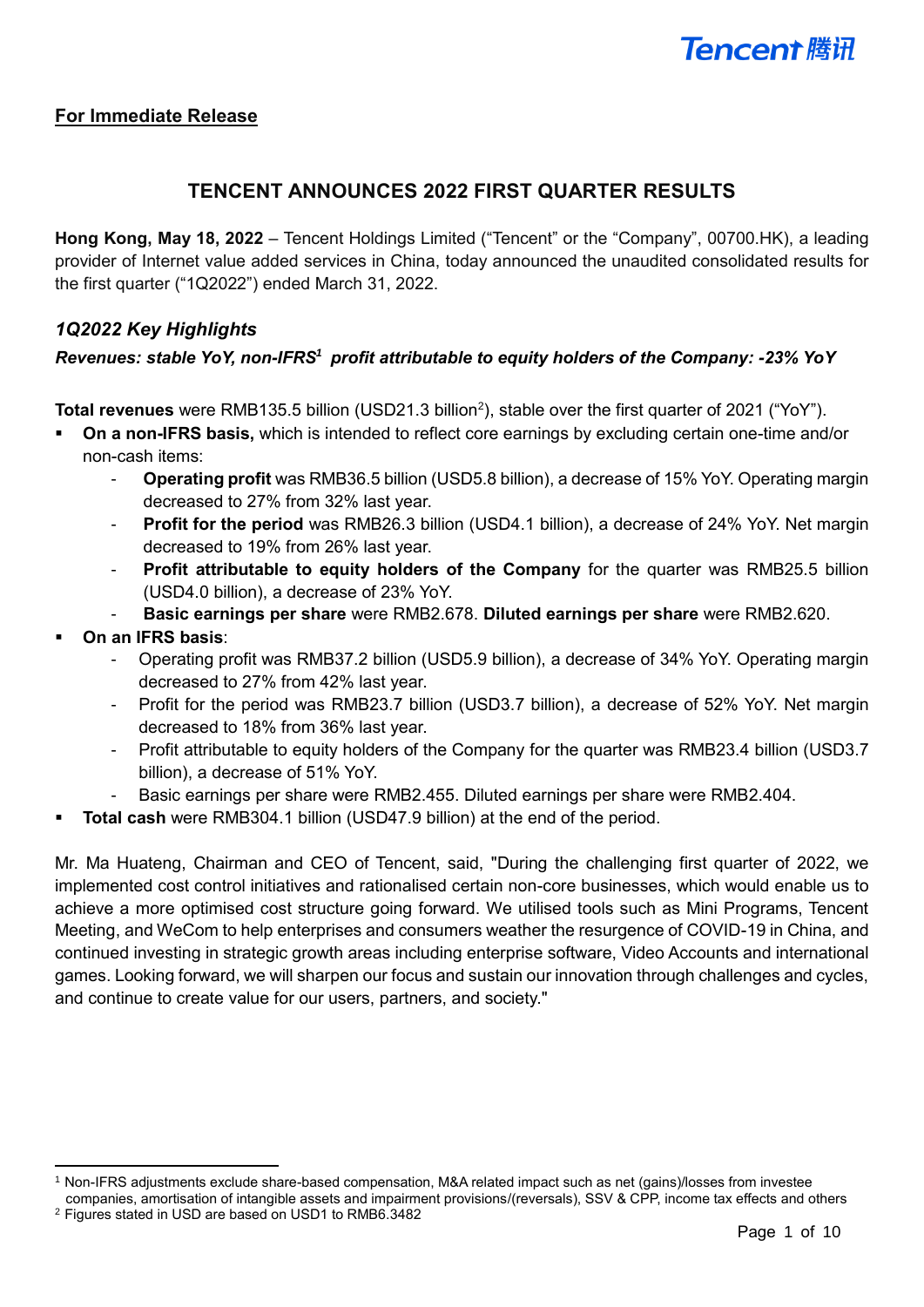

### **1Q2022 Financial Review**

Revenues from VAS<sup>3</sup> were RMB72.7 billion for the first quarter of 2022, broadly stable compared to the first quarter of 2021. Domestic Games revenues decreased by 1% to RMB33.0 billion, as direct and indirect effects of the minor protection measures impacted active user and paying user counts. During the quarter, the incremental revenues generated by recently launched games, such as League of Legends: Wild Rift and Fight of The Golden Spatula, were largely offset by the decrease in revenues from games such as Moonlight Blade Mobile and Call of Duty Mobile. International Games revenues grew by 4% to RMB10.6 billion, reflecting an increase in revenues from games including VALORANT and Clash of Clans, partly offset by a decrease in revenues from PUBG Mobile as user spending normalised post-COVID. Social Networks revenues grew by 1% to RMB29.1 billion, reflecting increased revenue from our Video Accounts live streaming service, largely offset by decreased revenues from music- and games-related live streaming services.

Revenues from Online Advertising decreased by 18% to RMB18.0 billion for the first quarter of 2022 on a year-on-year basis, reflecting weak demand from advertiser categories including education, Internet services and eCommerce, plus regulatory changes impacting the online advertising industry itself, partly offset by solid demand from the FMCG category, as well as our consolidation of Sogou's advertising revenue. Social and Others Advertising revenues decreased by 15% to RMB15.7 billion, primarily due to sharply lower advertising revenues from our mobile advertising network, which was particularly affected by the regulatory changes, partly offset by greater advertising revenues from Official Accounts, driven by the popularity of notification feeds ads. Media Advertising revenues decreased by 30% to RMB2.3 billion, reflecting lower advertising revenues from our media platforms including Tencent News and Tencent Video, partly offset by advertising revenue contribution from the Beijing 2022 Winter Olympics.

Revenues from FinTech and Business Services increased by 10% to RMB42.8 billion for the first quarter of 2022 on a year-on-year basis. FinTech Services year-on-year revenue growth moderated as COVID-19 resurgence in March 2022 impacted commercial payment volume. Business Services revenue recorded a mild year-on-year decrease, as we repositioned our IaaS service from revenue scale-up at all costs to selfsustained growth, and proactively reduced loss-making contracts.

## **Other Key Financial Information for 1Q2022**

EBITDA was RMB38.3 billion, down 22% YoY. Adjusted EBITDA was RMB46.1 billion, down 13% YoY. Capital expenditures were RMB7.0 billion, down 10% YoY. Free cash flow was RMB15.2 billion, down 54% YoY.

As at March 31, 2022, net debt position totalled RMB11.0 billion. Fair value of our shareholdings<sup>4</sup> in listed investee companies (excluding subsidiaries) totalled RMB606.0 billion (USD95.5 billion). During the first quarter, the Company repurchased approximately 8.9 million shares on the Hong Kong Stock Exchange for an aggregate consideration of approximately RMB3.0 billion (USD474 million).

 $\overline{a}$ 

 $3$  From the third quarter of 2021, we disclose revenues from Domestic Games and International Games as new sub-segments under VAS, reflecting the increasing scale of our International Games business. Mobile games VAS revenues (including mobile games revenues attributable to our Social Networks business) decreased by 3% year-on-year to RMB40.3 billion, while PC client games revenues grew by 2% year-on-year to RMB12.1 billion for the first quarter of 2022.

<sup>&</sup>lt;sup>4</sup> Including those held via special purpose vehicles, on an attributable basis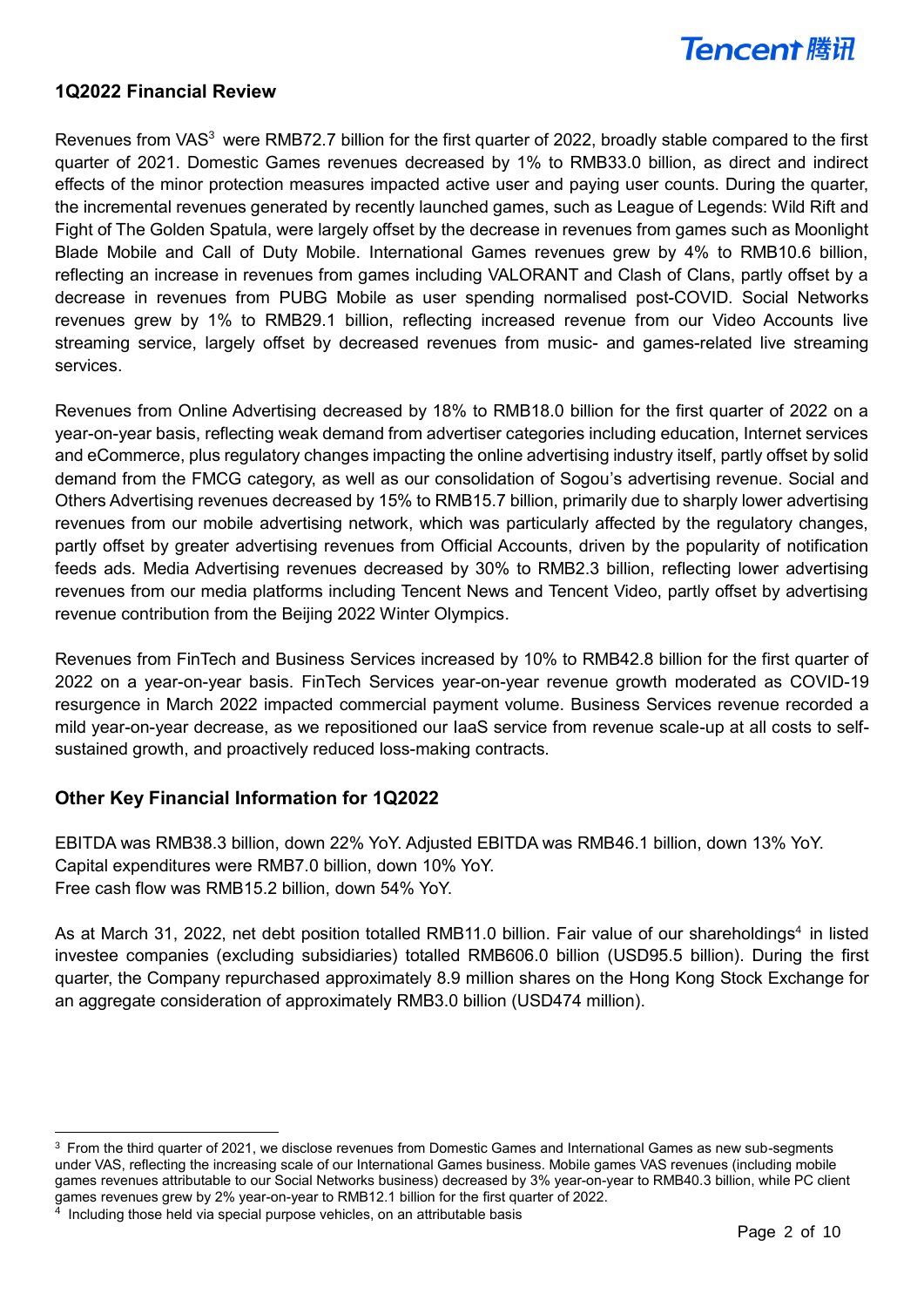## **Operating Metrics**

|                                           | As at<br>31 March<br>2022 | As at<br>31 March<br>2021 | Year-<br>on-year<br>change<br>(in millions, unless specified) | As at<br>31 December<br>2021 | Quarter-on-<br>quarter<br>change |
|-------------------------------------------|---------------------------|---------------------------|---------------------------------------------------------------|------------------------------|----------------------------------|
| Combined MAU of<br>Weixin and WeChat      | 1,288.3                   | 1,241.6                   | $3.8\%$                                                       | 1,268.2                      | 1.6%                             |
| Mobile device MAU of QQ                   | 563.8                     | 606.4                     | $-7.0\%$                                                      | 552.1                        | 2.1%                             |
| Fee-based VAS registered<br>subscriptions | 239.1                     | 225.7                     | 5.9%                                                          | 236.3                        | 1.2%                             |

### **Business Review and Outlook**

### *Communication and Social*

Within Weixin, Video Accounts continued to gain user traction with significant year-on-year growth in video views and time spent, bolstered by expansion in news, knowledge-based and entertainment content, as well as enhanced recommendation technologies. Mini Programs exceeded 500 million DAU and sustained rapid growth in gross merchandise value with deepened penetration in retail, dining and municipal services.

For QQ, we are enriching features for young users to better create, share and connect with each other. We provide avatar tools for users to create short videos featuring their customised Super QQ Show characters. Through Status update, users can choose to let their contacts see what videos or music they are consuming, so that their friends can access and stream the same content within QQ via Mini Programs.

## *Digital Content*

Our fee-based VAS subscriptions increased 6% year-on-year to 239 million. We extended our market leadership in the long-form video streaming market with 124 million subscribers, leveraging IP adaptations of successful comics and novels. For music, subscription counts increased to 80 million, driven by high quality content as well as increased consumer willingness to subscribe for music services.

## *Domestic Games*

Among our most popular and longer-established games, Honour of Kings, the top-ranked mobile game by DAU in China<sup>5</sup>, released fewer commercially successful items during the Chinese New Year holiday period than in prior years, but its adult user base remained engaged. With the release of popular items inspired by the Chinese floral festival, Honour of Kings resumed year-on-year growth in its grossing receipts in March 2022. Peacekeeper Elite, the second-most popular mobile game by DAU in China<sup>5</sup>, released its third anniversary update in April 2022, enhancing user engagement. We are also successfully expanding our presence in other key genres of games. Fight of The Golden Spatula, an auto battler genre game we released in August 2021, added new champions and game mechanics, and was the sixth most popular mobile game by DAU in China<sup>5</sup>. Return to Empire, a real-time strategy mobile game we launched in March 2022, became China's second most successful game in its genre by grossing receipts in April 2022<sup>6</sup>.

 $\overline{a}$ <sup>5</sup> Source: QuestMobile, 1Q2022

<sup>6</sup> Source: data.ai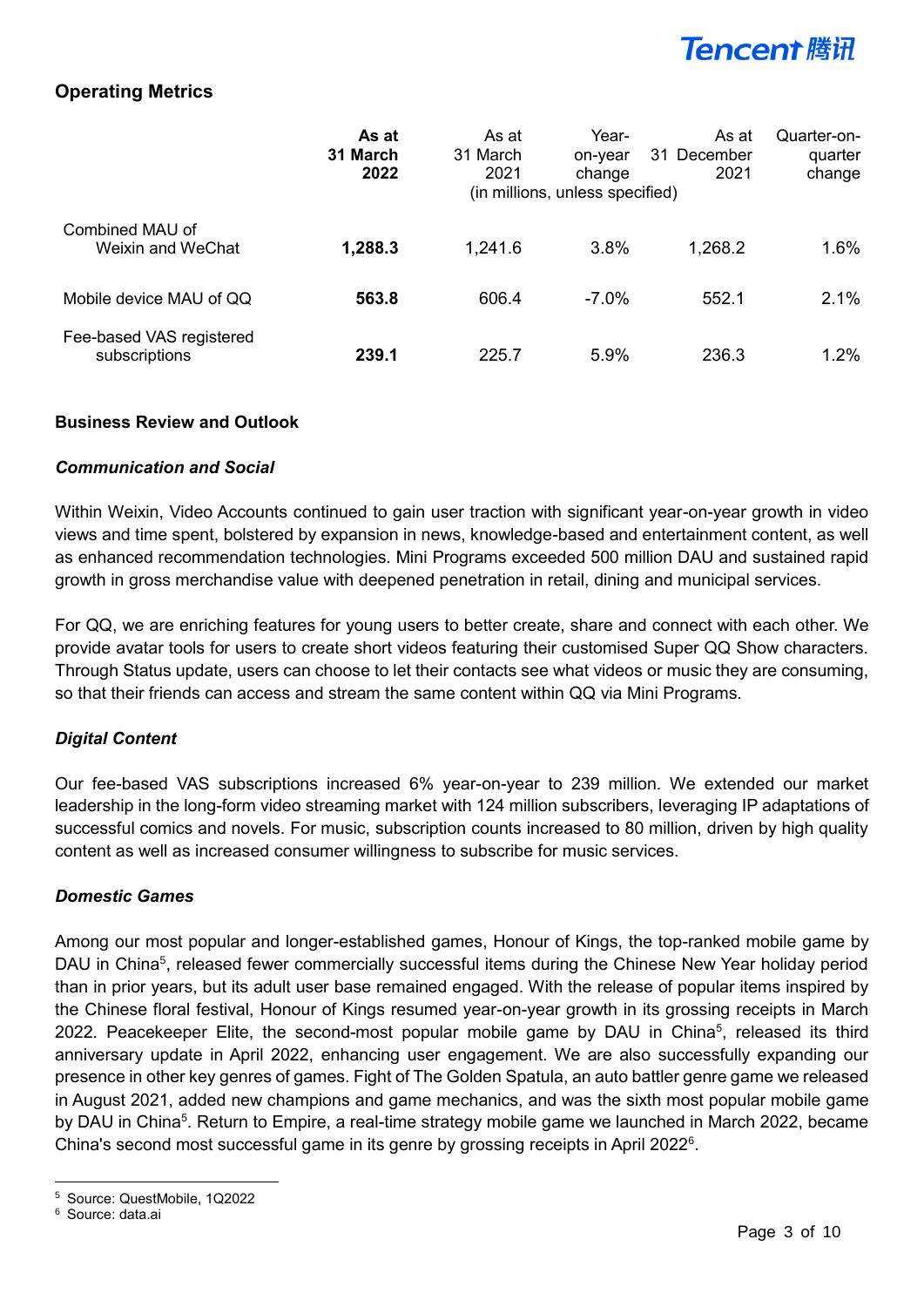

### *International Games*

We believe that the mobile game industry outside China generally underwent a post COVID-19 normalisation downward in terms of user activities and spending in early 2022. PUBG Mobile experienced this pattern with a year-on-year revenue decline in the first quarter of 2022. However, our PC game VALORANT continued its robust performance with a growing user base and higher paying propensity. We also released titles in other key genres which generated favorable critical response. For example, Dune: Spice Wars, a real-time strategy PC game based on the popular sci-fi IP Dune and published by our subsidiary Funcom, entered into Early Access in April 2022. We and Electronic Arts have jointly developed Apex Legends Mobile, a hero shooter battle royale game based on one of the most successful new PC/console IPs in recent years, which was launched in May 2022.

### *Online Advertising*

For 2022 second quarter-to-date, overall advertising sentiment remained weak as advertisers in categories such as FMCG, eCommerce and travel have reduced their spending significantly. Amid the difficult market environment, we continue to invest in our advertising system and are upgrading our machine learning infrastructure to process data more efficiently. The upgrade should enable us to deliver better targeting and conversion rates for advertisers

#### *FinTech*

 $\overline{a}$ 

Commercial payment activities have been weak since mid March 2022, due to the resurgence of COVID-19 in several cities in China, which negatively affected payment volume growth in categories such as transportation, dining services and apparel.

#### *Cloud and Other Business Services*

As we re-focused on healthy growth for Business Services, we scaled back loss-making activities, and concentrated resources on our PaaS solutions in areas such as video cloud and cybersecurity. Taking advantage of our accumulated experience in providing in-house interactive entertainment and video chat services, and our low-latency network infrastructure, we are increasingly migrating our clients from basic CDN (Content Delivery Network) services to sophisticated video-on-demand, live streaming and real-time communication solutions. According to Gartner, Tencent ranked first in China by CPaaS (Communication PaaS) revenues<sup>7</sup>. In cybersecurity, we expanded our client base across network, endpoint and business operation security solutions, fulfilling enterprises' growing needs for protection against cyber-attacks, and for cybersecurity compliance.

<sup>7</sup> Source: Gartner's "Market Share: All Software, Markets, Worldwide, 2021"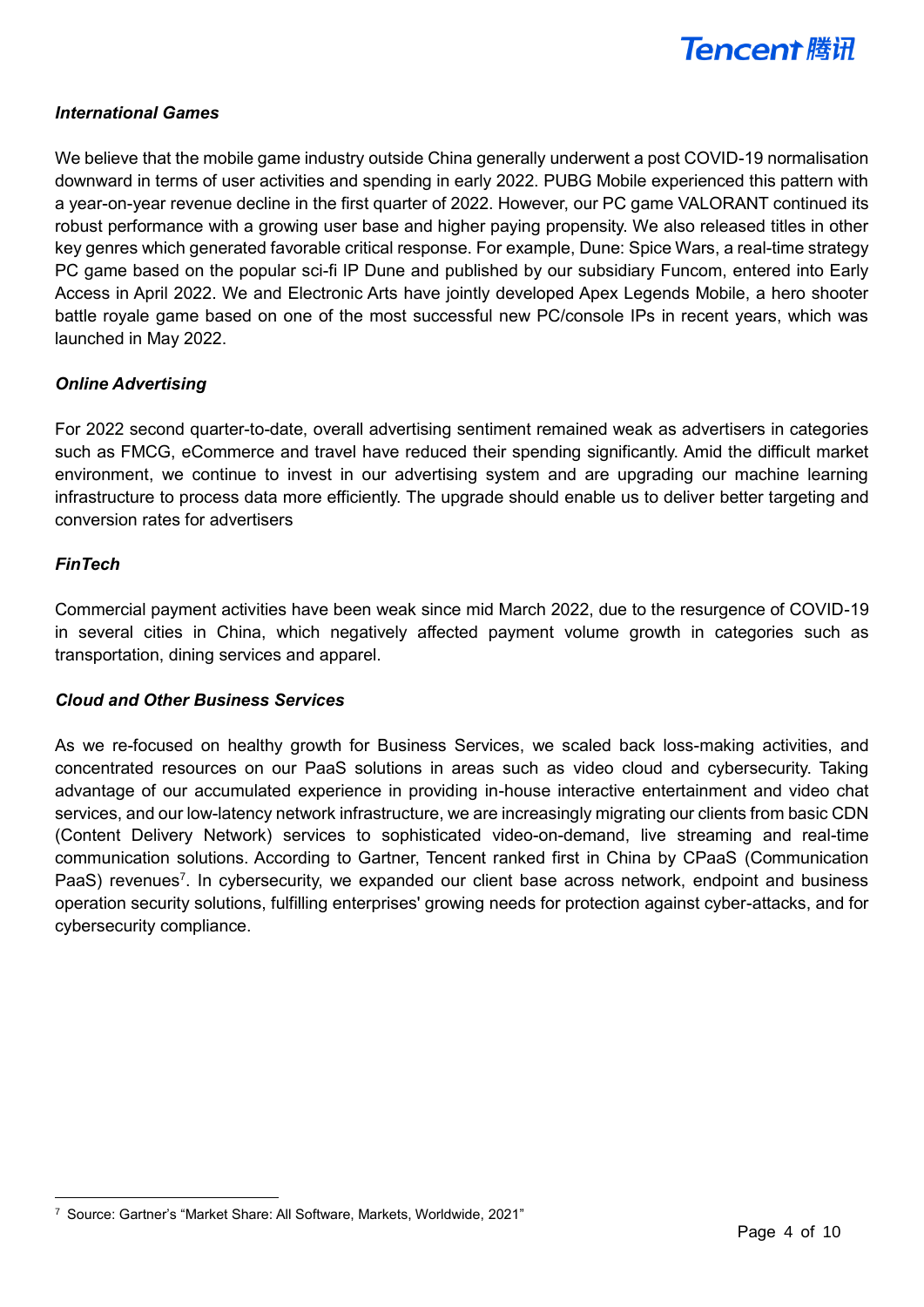*For other detailed disclosure, please refer to our website [https://www.tencent.com/en-us/investors.html,](https://www.tencent.com/en-us/investors.html) or follow us via Weixin Official Account (Weixin ID: Tencent\_IR):* 



**# # #**

## **About Tencent**

Tencent uses technology to enrich the lives of Internet users.

Our communication and social services, Weixin and QQ, connect users with each other and with digital content and services, both online and offline, making their lives more convenient. Our targeted advertising service helps advertisers reach out to hundreds of millions of consumers in China. Our FinTech and business services support our partners' business growth and assist their digital upgrade.

Tencent invests heavily in talent and technological innovation, actively promoting the development of the Internet industry. Tencent was founded in Shenzhen, China, in 1998. Shares of Tencent (00700.HK) are listed on the Main Board of the Stock Exchange of Hong Kong.

### **For investor and media enquiries, please contact IR@tencent.com**

### **Non-IFRS Financial Measures**

To supplement the consolidated results of the Group prepared in accordance with IFRS, certain additional non-IFRS financial measures (in terms of operating profit, operating margin, profit for the period, net margin, profit attributable to equity holders of the Company, basic EPS and diluted EPS), have been presented in this press release. These unaudited non-IFRS financial measures should be considered in addition to, not as a substitute for, measures of the Group's financial performance prepared in accordance with IFRS. In addition, these non-IFRS financial measures may be defined differently from similar terms used by other companies.

The Company's management believes that the non-IFRS financial measures provide investors with useful supplementary information to assess the performance of the Group's core operations by excluding certain non-cash items and certain impact of M&A transactions. In addition, non-IFRS adjustments include relevant non-IFRS adjustments for the Group's major associates based on available published financials of the relevant major associates, or estimates made by the Company's management based on available information, certain expectations, assumptions and premises.

### **Forward-looking Statements**

This press release contains forward-looking statements relating to the business outlook, estimates of financial performance, forecast business plans and growth strategies of the Company. These forward-looking statements are based on information currently available to the Company and are stated herein on the basis of the outlook at the time of this press release. They are based on certain expectations, assumptions and premises, some of which are subjective or beyond our control. These forward-looking statements may prove to be incorrect and may not be realised in the future. Underlying these forward-looking statements are a lot of risks and uncertainties. In light of the risks and uncertainties, the inclusion of forward-looking statements in this press release should not be regarded as representations by the Board or the Company that the plans and objectives will be achieved, and investors should not place undue reliance on such statements.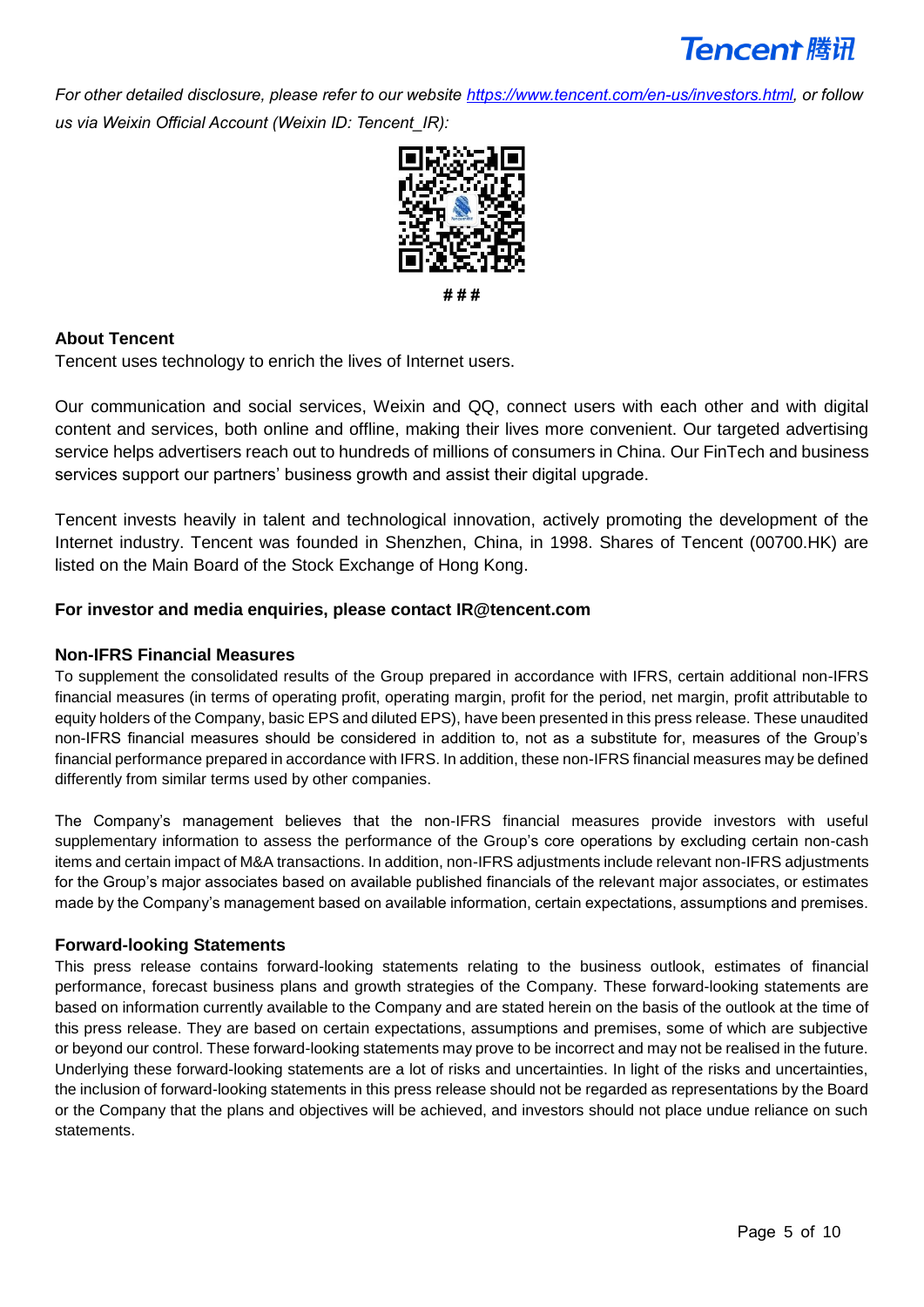## **CONSOLIDATED INCOME STATEMENT**

RMB in millions, unless specified

|                                                                                                         | <b>Unaudited</b> |           | <b>Unaudited</b> |           |
|---------------------------------------------------------------------------------------------------------|------------------|-----------|------------------|-----------|
|                                                                                                         | 1Q2022           | 1Q2021    | 1Q2022           | 4Q2021    |
| <b>Revenues</b>                                                                                         | 135,471          | 135,303   | 135,471          | 144,188   |
| <b>VAS</b>                                                                                              | 72,738           | 72,443    | 72,738           | 71,913    |
| <b>Online Advertising</b>                                                                               | 17,988           | 21,820    | 17,988           | 21,518    |
| <b>FinTech and Business Services</b>                                                                    | 42,768           | 39,028    | 42,768           | 47,958    |
| Others                                                                                                  | 1,977            | 2,012     | 1,977            | 2,799     |
| <b>Cost of revenues</b>                                                                                 | (78, 397)        | (72, 668) | (78, 397)        | (86, 371) |
| <b>Gross profit</b>                                                                                     | 57,074           | 62,635    | 57,074           | 57,817    |
| <b>Gross margin</b>                                                                                     | 42%              | 46%       | 42%              | 40%       |
| Interest income                                                                                         | 1,737            | 1,614     | 1,737            | 1,703     |
| Other gains, net                                                                                        | 13,133           | 19,521    | 13,133           | 86,199    |
| Selling and marketing expenses                                                                          | (8,058)          | (8,530)   | (8,058)          | (11, 616) |
| General and administrative expenses                                                                     | (26, 669)        | (18, 967) | (26, 669)        | (24, 380) |
| <b>Operating profit</b>                                                                                 | 37,217           | 56,273    | 37,217           | 109,723   |
| <b>Operating margin</b>                                                                                 | 27%              | 42%       | 27%              | 76%       |
| Finance costs, net                                                                                      | (1, 935)         | (1, 367)  | (1, 935)         | (1,863)   |
| Share of (loss)/profit of associates and                                                                |                  |           |                  |           |
| joint ventures, net                                                                                     | (6, 280)         | 1,348     | (6, 280)         | (8, 267)  |
| Profit before income tax                                                                                | 29,002           | 56,254    | 29,002           | 99,593    |
| Income tax expense                                                                                      | (5, 269)         | (7, 246)  | (5, 269)         | (3,888)   |
| Profit for the period                                                                                   | 23,733           | 49,008    | 23,733           | 95,705    |
| <b>Net margin</b>                                                                                       | 18%              | 36%       | 18%              | 66%       |
| Attributable to:                                                                                        |                  |           |                  |           |
| Equity holders of the Company                                                                           | 23,413           | 47,767    | 23,413           | 94,958    |
| Non-controlling interests                                                                               | 320              | 1,241     | 320              | 747       |
| Non-IFRS profit attributable to equity<br>holders of the Company                                        | 25,545           | 33,118    | 25,545           | 24,880    |
| Earnings per share for profit<br>attributable to equity holders of<br>the Company<br>(in RMB per share) |                  |           |                  |           |
| - basic                                                                                                 | 2.455            | 5.020     | 2.455            | 9.957     |
| - diluted                                                                                               | 2.404            | 4.917     | 2.404            | 9.788     |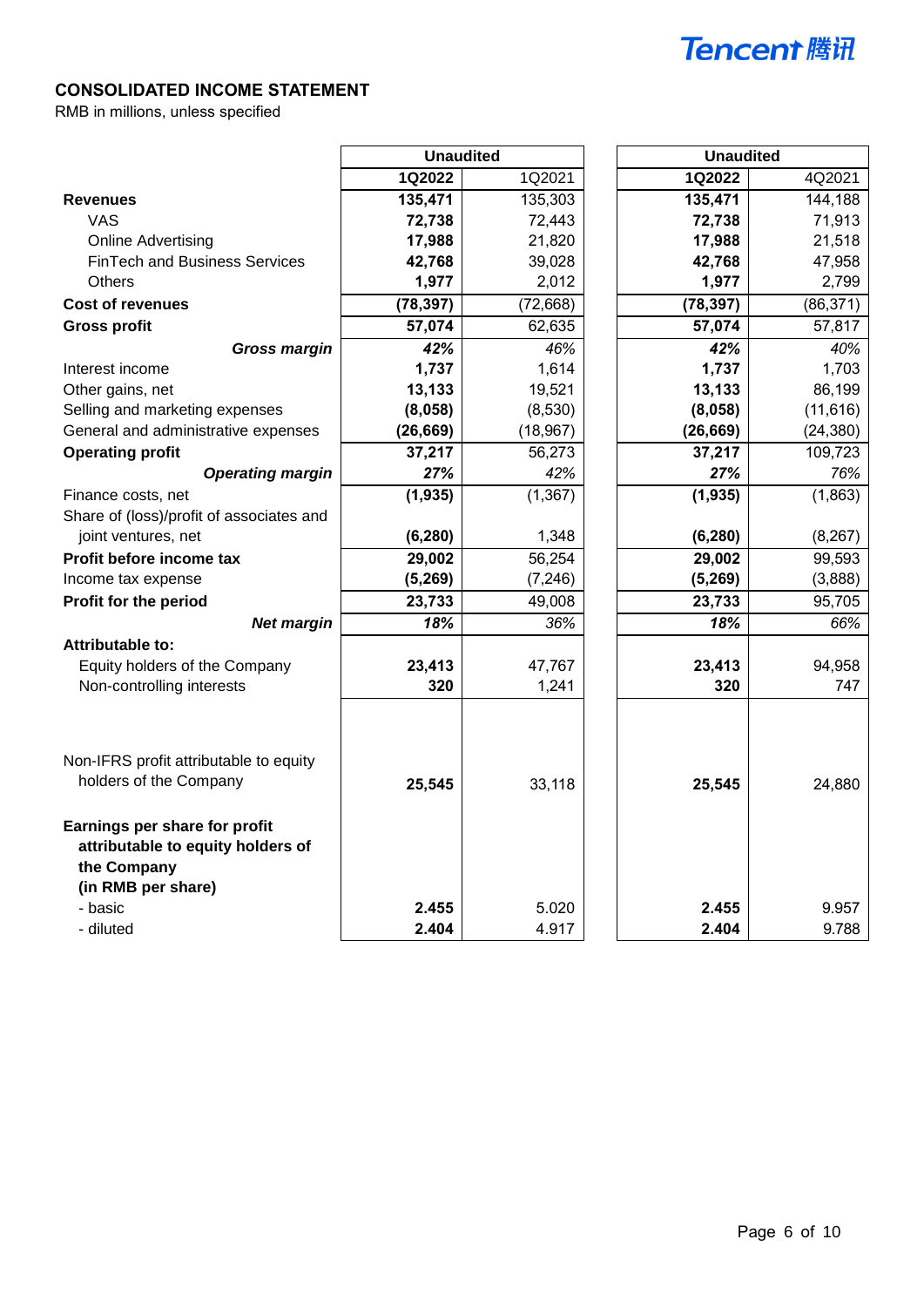#### **CONSOLIDATED STATEMENT OF COMPREHENSIVE INCOME**

RMB in millions, unless specified

|                                                                           | <b>Unaudited</b> |         |
|---------------------------------------------------------------------------|------------------|---------|
|                                                                           | 1Q2022           | 1Q2021  |
| Profit for the period                                                     | 23,733           | 49,008  |
| Other comprehensive income, net of tax:                                   |                  |         |
| Items that may be subsequently reclassified to profit or loss             |                  |         |
| Share of other comprehensive (loss)/income of associates and joint        |                  |         |
| ventures                                                                  | (50)             | 288     |
| Transfer of share of other comprehensive income to profit or loss upon    |                  |         |
| disposal and deemed disposal of associates and joint ventures             |                  | (3)     |
| Net losses from changes in fair value of financial assets at fair value   |                  |         |
| through other comprehensive income                                        | (16)             |         |
| Currency translation differences                                          | (4, 461)         | (5,908) |
| Other fair value gains                                                    | 3,217            | 1,163   |
| Items that will not be subsequently reclassified to profit or loss        |                  |         |
| Share of other comprehensive income of associates and joint ventures      | 187              | 381     |
| Loss from changes in fair value of assets held for distribution           | (17, 130)        |         |
| Net (losses)/gains from changes in fair value of financial assets at fair |                  |         |
| value through other comprehensive income                                  | (58, 850)        | 18,483  |
| Currency translation differences                                          | (142)            | 207     |
|                                                                           | (77, 245)        | 14,611  |
| Total comprehensive income for the period                                 | (53, 512)        | 63,619  |
| Attributable to:                                                          |                  |         |
| Equity holders of the Company                                             | (52, 277)        | 63,756  |
| Non-controlling interests                                                 | (1, 235)         | (137)   |

#### **OTHER FINANCIAL INFORMATION**

RMB in millions, unless specified

|                               | <b>Unaudited</b>           |           |        |  |
|-------------------------------|----------------------------|-----------|--------|--|
|                               | 1Q2021<br>1Q2022<br>4Q2021 |           |        |  |
| EBITDA (a)                    | 38,283                     | 36,568    | 49,355 |  |
| Adjusted EBITDA (a)           | 46,102                     | 42,267    | 52,927 |  |
| Adjusted EBITDA margin (b)    | 34%                        | 29%       | 39%    |  |
| Interest and related expenses | 2,103                      | 2,188     | 1,726  |  |
| Net (debt)/cash (c)           | (11, 035)                  | (20, 243) | 5,581  |  |
| Capital expenditures (d)      | 6,971                      | 11,661    | 7,734  |  |

*Note:*

(b) Adjusted EBITDA margin is calculated by dividing Adjusted EBITDA by revenues.

(c) Net (debt)/cash represents period end balance and is calculated as cash and cash equivalents, plus term deposits and others, minus borrowings and notes payable.

(d) Capital expenditures consist of additions (excluding business combinations) to property, plant and equipment, construction in progress, investment properties, land use rights and intangible assets (excluding video and music content, game licences and other content).

<sup>(</sup>a) EBITDA is calculated as operating profit minus interest income and other gains/losses, net, and adding back depreciation of property, plant and equipment, investment properties as well as right-of-use assets, and amortisation of intangible assets and land use rights. Adjusted EBITDA is calculated as EBITDA plus equity-settled share-based compensation expenses.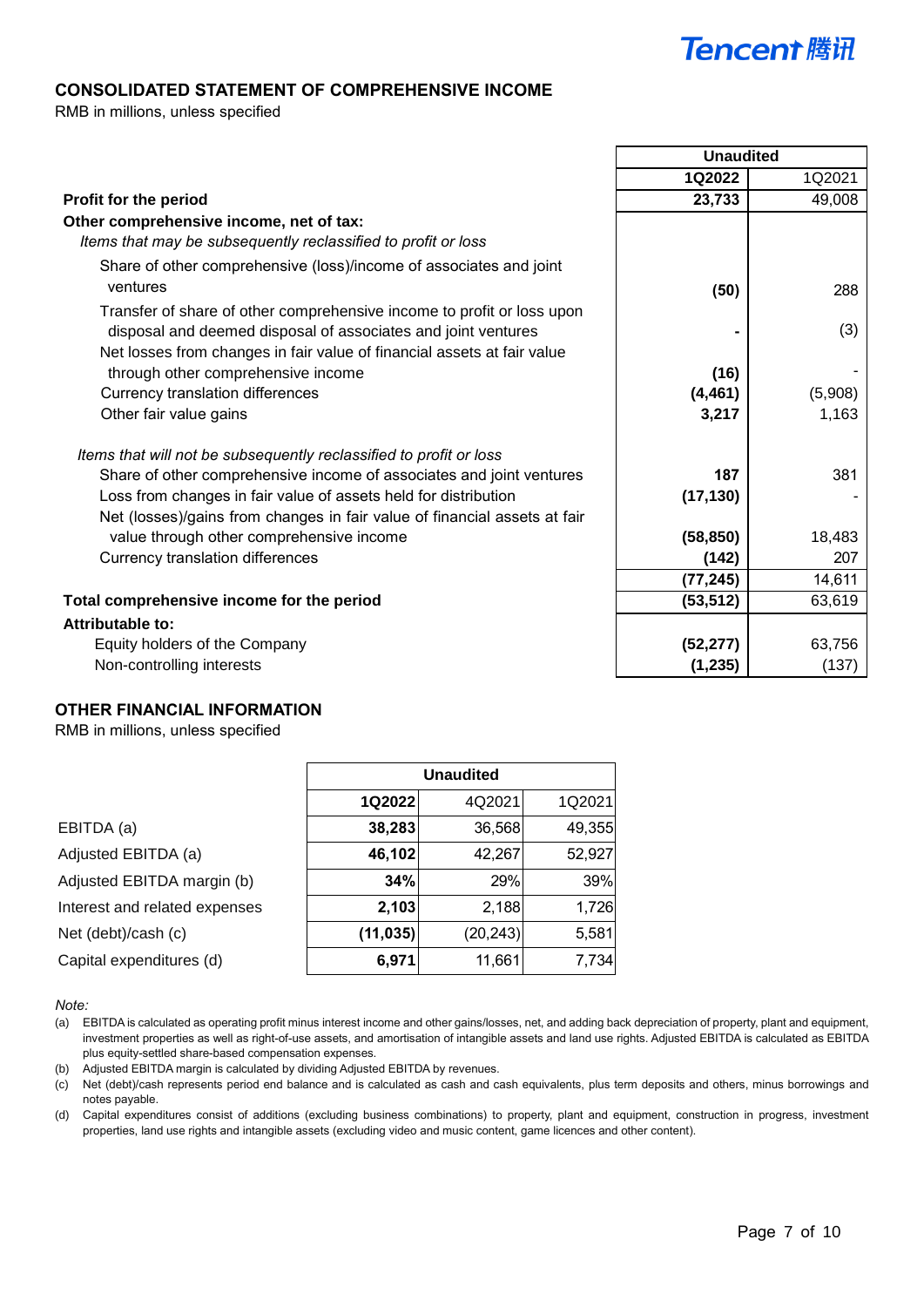## **CONSOLIDATED STATEMENT OF FINANCIAL POSITION**

RMB in millions, unless specified

|                                                       | <b>Unaudited</b> | Audited           |
|-------------------------------------------------------|------------------|-------------------|
|                                                       | As at            | As at             |
|                                                       | March 31, 2022   | December 31, 2021 |
| <b>ASSETS</b>                                         |                  |                   |
| <b>Non-current assets</b>                             |                  |                   |
| Property, plant and equipment                         | 61,560           | 61,914            |
| Land use rights                                       | 18,451           | 17,728            |
| Right-of-use assets                                   | 22,091           | 20,468            |
| Construction in progress                              | 6,529            | 5,923             |
| Investment properties                                 | 589              | 517               |
| Intangible assets                                     | 178,712          | 171,376           |
| Investments in associates                             | 309,630          | 316,574           |
| Investments in joint ventures                         | 6,509            | 6,614             |
| Financial assets at fair value through profit or loss | 197,161          | 192,184           |
| Financial assets at fair value through other          |                  |                   |
| comprehensive income                                  | 189,993          | 250,257           |
| Prepayments, deposits and other assets                | 37,093           | 37,177            |
| Other financial assets                                | 4,222            | 1,261             |
| Deferred income tax assets                            | 27,616           | 26,068            |
| Term deposits                                         | 21,124           | 19,491            |
|                                                       | 1,081,280        | 1,127,552         |
| <b>Current assets</b>                                 |                  |                   |
| Inventories                                           | 2,712            | 1,063             |
| Accounts receivable                                   | 52,774           | 49,331            |
| Prepayments, deposits and other assets                | 69,961           | 65,390            |
| Other financial assets                                | 1,568            | 1,749             |
| Financial assets at fair value through profit or loss | 11,742           | 10,573            |
| Term deposits                                         | 82,604           | 83,813            |
| Restricted cash                                       | 2,691            | 2,476             |
| Cash and cash equivalents                             | 188,826          | 167,966           |
| Assets held for distribution                          |                  | 102,451           |
|                                                       | 412,878          | 484,812           |
| <b>Total assets</b>                                   | 1,494,158        | 1,612,364         |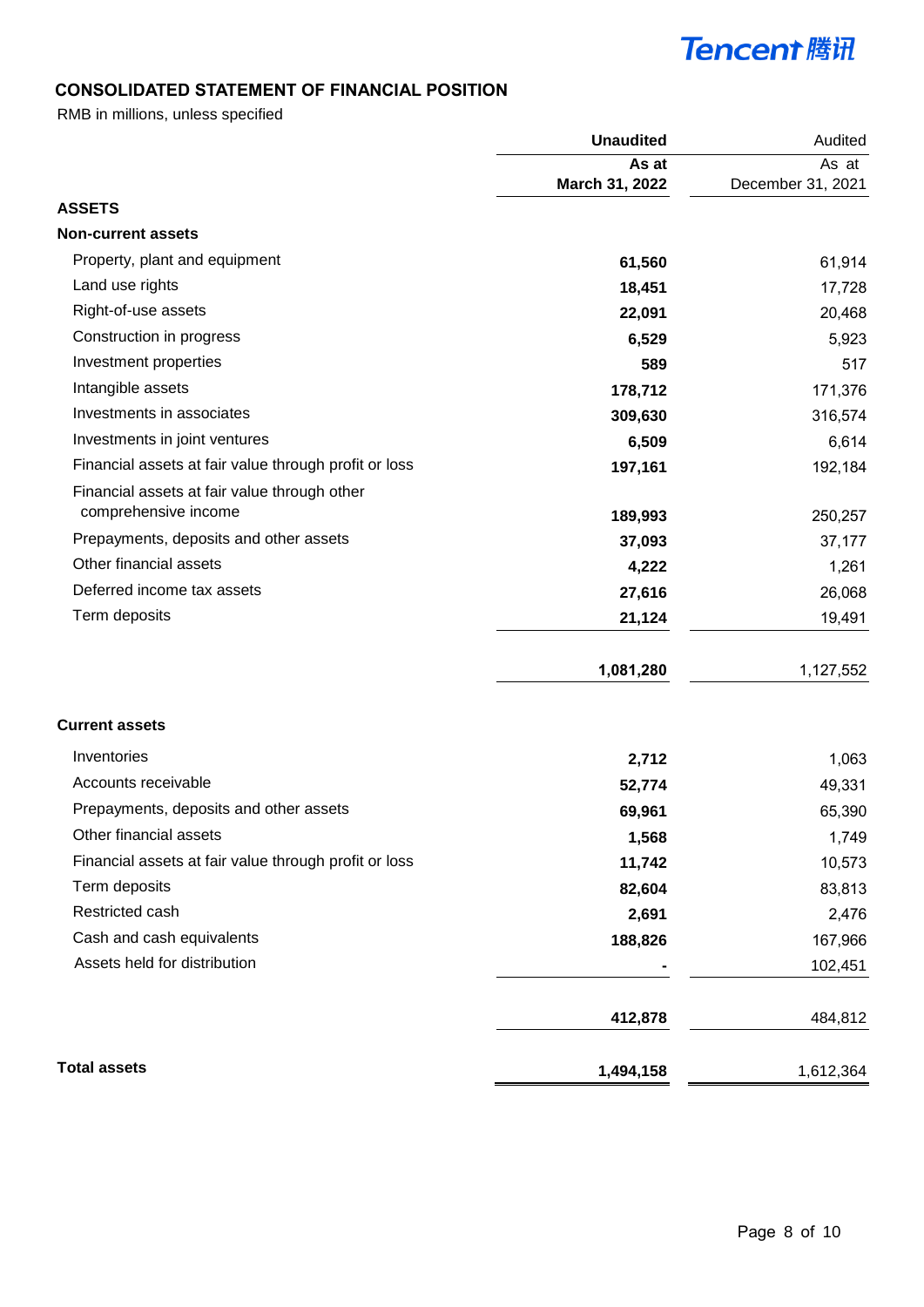## **CONSOLIDATED STATEMENT OF FINANCIAL POSITION (continued)**

RMB in millions, unless specified

|                                                      | <b>Unaudited</b> | Audited           |
|------------------------------------------------------|------------------|-------------------|
|                                                      | As at            | As at             |
|                                                      | March 31, 2022   | December 31, 2021 |
| <b>EQUITY</b>                                        |                  |                   |
| Equity attributable to equity holders of the Company |                  |                   |
| Share capital                                        |                  |                   |
| Share premium                                        | 71,817           | 67,330            |
| Treasury shares                                      | (1, 222)         |                   |
| Shares held for share award schemes                  | (4,686)          | (4, 843)          |
| Other reserves                                       | 9,094            | 73,901            |
| Retained earnings                                    | 702,856          | 669,911           |
|                                                      | 777,859          | 806,299           |
| <b>Non-controlling interests</b>                     | 67,418           | 70,394            |
| <b>Total equity</b>                                  | 845,277          | 876,693           |
| <b>LIABILITIES</b>                                   |                  |                   |
| <b>Non-current liabilities</b>                       |                  |                   |
| Borrowings                                           | 148,467          | 136,936           |
| Notes payable                                        | 135,465          | 145,590           |
| Long-term payables                                   | 9,377            | 9,966             |
| Other financial liabilities                          | 5,783            | 5,912             |
| Deferred income tax liabilities                      | 12,524           | 13,142            |
| Lease liabilities                                    | 17,981           | 16,501            |
| Deferred revenue                                     | 4,562            | 4,526             |
|                                                      | 334,159          | 332,573           |
| <b>Current liabilities</b>                           |                  |                   |
| Accounts payable                                     | 112,512          | 109,470           |
| Other payables and accruals                          | 48,437           | 60,582            |
| <b>Borrowings</b>                                    | 21,656           | 19,003            |
| Notes payable                                        | 9,515            |                   |
| Current income tax liabilities                       | 13,968           | 12,506            |
| Other tax liabilities                                | 2,456            | 2,240             |
| Other financial liabilities                          | 3,326            | 3,554             |
| Lease liabilities                                    | 5,927            | 5,446             |
| Deferred revenue                                     | 96,925           | 87,846            |
| Dividends payable for distribution in specie         |                  | 102,451           |
|                                                      | 314,722          | 403,098           |
| <b>Total liabilities</b>                             | 648,881          | 735,671           |
| <b>Total equity and liabilities</b>                  | 1,494,158        | 1,612,364         |